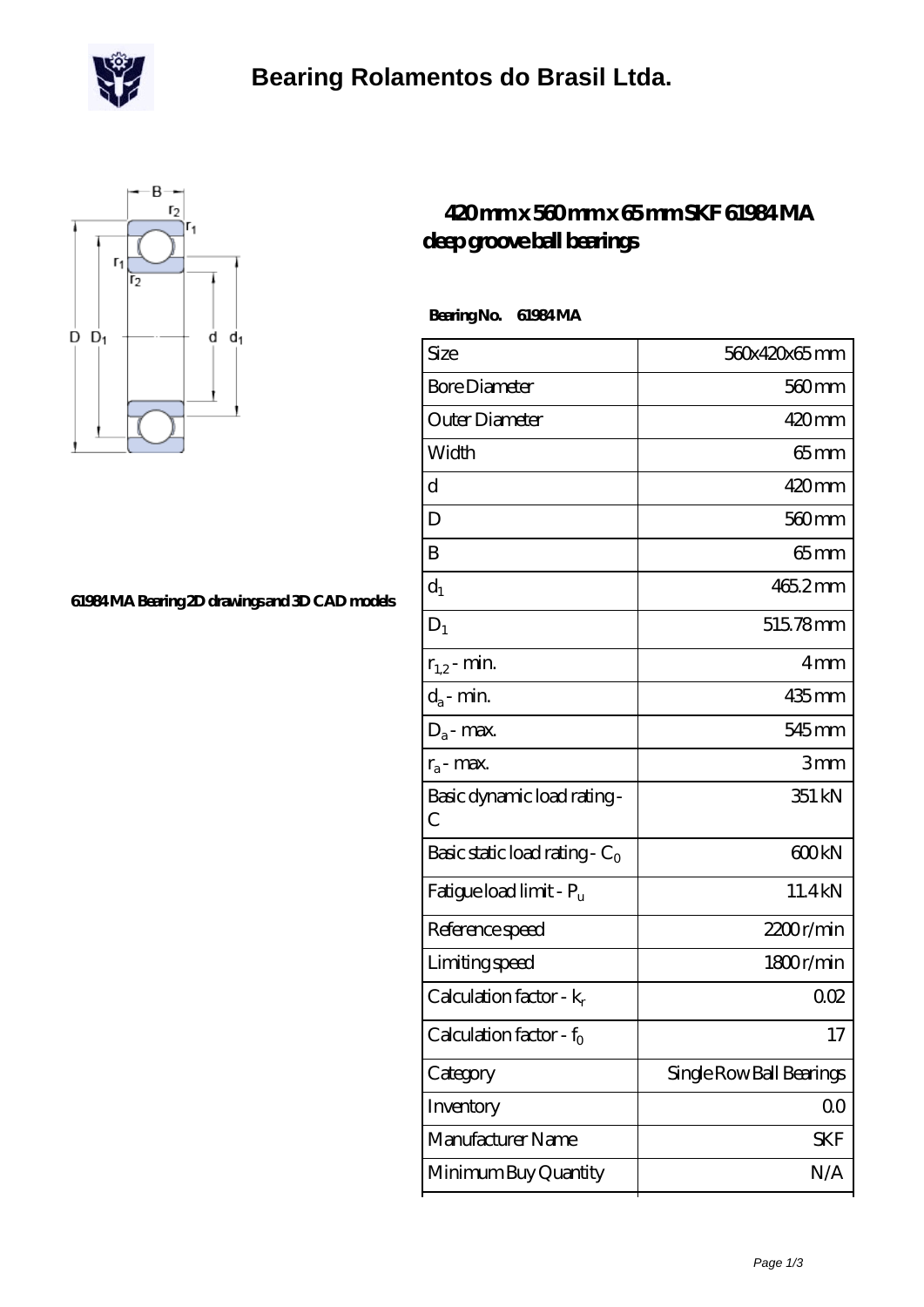

# **[Bearing Rolamentos do Brasil Ltda.](https://m.scottrobertalexander.com)**

| Weight / Kilogram                  | 58.87                                                                                                                                                                           |
|------------------------------------|---------------------------------------------------------------------------------------------------------------------------------------------------------------------------------|
| Product Group                      | <b>BOO308</b>                                                                                                                                                                   |
| Enclosure                          | Open                                                                                                                                                                            |
| Precision Class                    | ABEC 1   ISO PO                                                                                                                                                                 |
| Maximum Capacity / Filling<br>Slot | No                                                                                                                                                                              |
| Rolling Element                    | <b>Ball Bearing</b>                                                                                                                                                             |
| Snap Ring                          | No                                                                                                                                                                              |
| <b>Internal Special Features</b>   | No                                                                                                                                                                              |
| Cage Material                      | <b>Brass</b>                                                                                                                                                                    |
| Internal Clearance                 | CO <sub>Medium</sub>                                                                                                                                                            |
| Inch - Metric                      | Metric                                                                                                                                                                          |
| Long Description                   | 420MM Bore; 560MM<br>Outside Diameter; 65MM<br>Outer Race Diameter:<br>Open; Ball Bearing; ABEC 1<br>  ISO PQ No Filling Slot; No<br>Snap Ring, No Internal<br>Special Features |
| Category                           | Single Row Ball Bearing                                                                                                                                                         |
| <b>UNSPSC</b>                      | 31171504                                                                                                                                                                        |
| Harmonized Tariff Code             | 8482105068                                                                                                                                                                      |
| Noun                               | Bearing                                                                                                                                                                         |
| Keyword String                     | Ball                                                                                                                                                                            |
| Manufacturer URL                   | http://www.skf.com                                                                                                                                                              |
| Manufacturer Item Number           | 61984MA                                                                                                                                                                         |
| Weight/LBS                         | 121                                                                                                                                                                             |
| Bore                               | 16535 Inch   420 Millimeter                                                                                                                                                     |
| Outer Race Width                   | 2559Inch   65 Millimeter                                                                                                                                                        |
| Outside Diameter                   | 22.047 Inch   560 Millimeter                                                                                                                                                    |
| $d_1$                              | 465.2mm                                                                                                                                                                         |
| $D_1$                              | 515.78mm                                                                                                                                                                        |
| $r_{1,2}$ min.                     | 4 <sub>mm</sub>                                                                                                                                                                 |
| $d_{a}$ min.                       | $435$ mm                                                                                                                                                                        |
|                                    |                                                                                                                                                                                 |